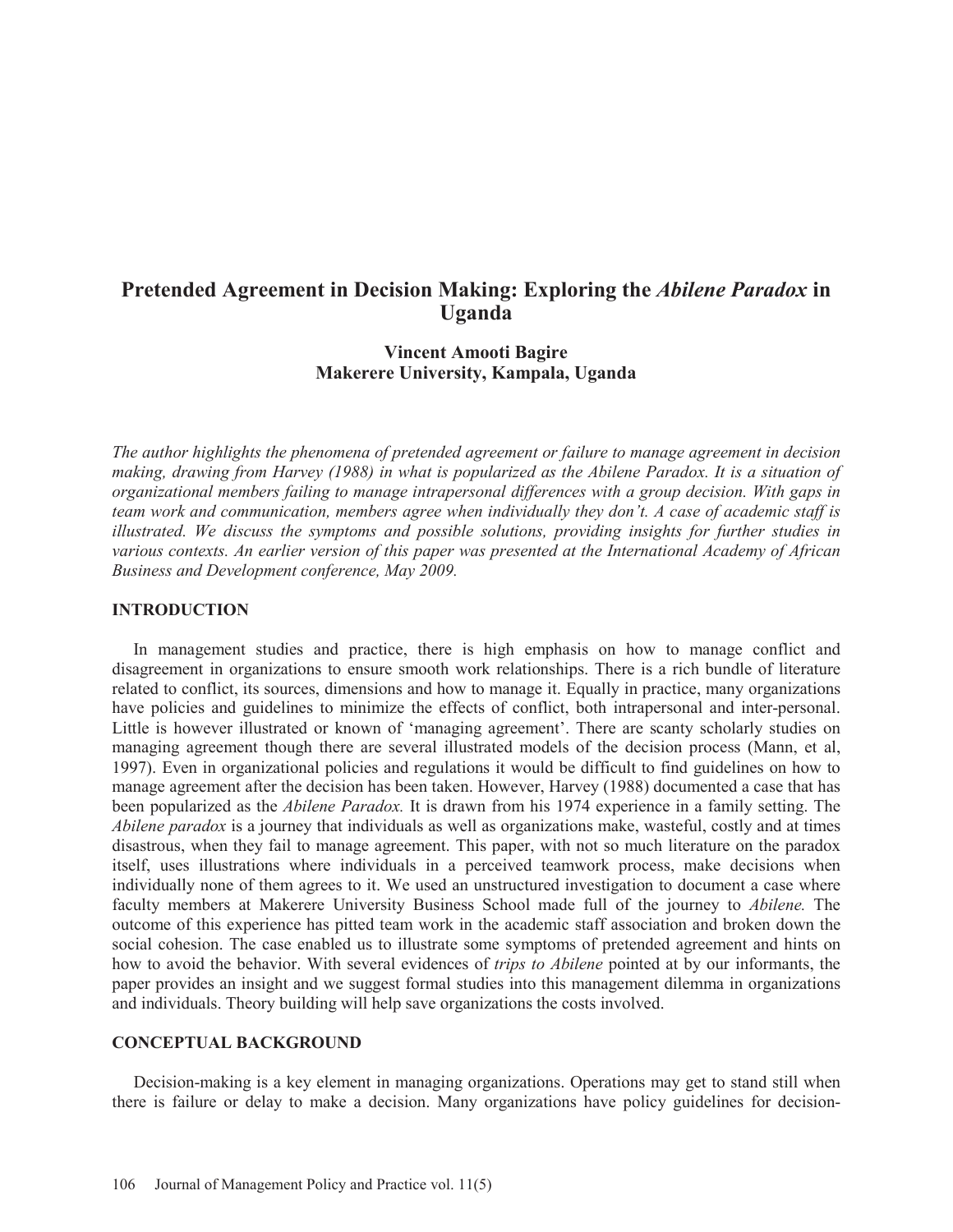making. When those involved in this process fail to agree conflicts will arise. This will be resolved using available organizational policy framework. Anderson and Polkinghorn (2008) posited that managing complex relationships and interdependence are necessary in managing conflict in decision processes. However there is a less explored concept of how to manage agreement. Many meetings are bogged down by the decision process and agreement may only be perceived. In such situations, little attention is put on how to manage neither the process nor the outcome of the decision. Swinton (2005) argued that effective communication in business meetings is about disagreement, expressing opinions, voicing concerns and harnessing the energy to create a solution that people want and care about. Gully et al (2006) emphasized that effective decision making is a process that has to be built, with clear and transparent commitment that is maintained through effective communication. De Cole (2005) called the decision process a continuous engagement, tagging it a meta-process. A serious gap arises in the agreed decision when team members individually do not agree with the group decision. However this may be revealed later. This is the concept that Harvey (1988) defined as pretended agreement. It is a common limitation in team building and group decision making. The explanation may range from cultural values, personality issues, and team building gaps, organizational rigidities, and lack of policy framework to poor managerial skill in steering the decision process. For instance Stainer and Stainer (2003) pointed at the role religions could have in decision making as they form the basis of beliefs, values and morality. Gully et al (2006) illustrated Hofstede (1994)'s four culture dimensions of collectivism versus individualism, power distance, conflict avoidance and masculinity versus femininity, as individual and situational conditioning factors in decision making. Harvey (1988) argued that the attention that organizations put on conflict management should equally be for the management of agreement.

 Reasons why people actually speak against their own desires are both social and psychological. They are rooted in dynamics of intra and interpersonal relationships. It is believed, according to Harvey (1988) that people behave in this manner because they are afraid of the unknown. It is generally to do with fear of loneliness, being left out, separation, and alienation. This discussion is extended by Larrick (1993) and Mann, et al (1997) who emphasized fear for embarrassment from publicly made decisions, regrets, loss of reputation and self esteem, failure and disappointment. To avoid these, people will actually act against their best interests, hoping to be part of the whole. Group members may then turn to maximize their expected outcomes and to maintain a positive self-image. In many organizations, members tend to believe that any decision or action is better than none at all. Various Scholars agree that this situation also occurs when members are deciding under the situation of uncertainty or risk – when there is partial information or none at all respectively. The drive to act together, to be seen as a team, overrides the need to be explicit about group assumptions, desires, opinions, and even facts (Holden, 1999, Tung, 1998). This rises what Psychologists call action anxiety, social conformity or social cognition. The members are held up in fantasies wandering what could be the group reactions if they spoke out their minds – in disagreement of what everyone thinks is agreement! Anderson and Polkinghorn (2008, pg 189) posited that decisions that are based on sound technical opinions are easier to accept than if they are based on the dictum of "my opinion counts more than yours". Lopes (1987) discussed a dichotomy between decision makers who are risk averse and those who are risk seekers reflecting opportunities and constraints people see in the decision as affecting their behavior.

 Individuals have different decision making algorithms and there are different group-think patterns (Rich and Art 1999, Anderson 1999). Michel (2008) emphasized this point as a well known phenomenon from social psychology that people are reluctant to voice minority opinions. When a whole group of people seems to agree on a course of action but one person has doubts about it, there is a bit of psychological hurdle to speak against it. The resultant behavior is pretended agreement. Such scenario, with its realities and ramifications is just one case of the many that account for decision inefficiencies in the public service in Uganda (Bagire, 2008). Pretended agreement is enshrined in immature team processes (Kathryn, 1999). Teamwork is assumed to be an obvious outcome of people being assigned tasks to work on together while as in essence it is a process through stages of team building that should be well guided by those in higher authority. This will minimize what Mc Avoy and Butler (2006) called group think behavior. Tung (1998) posited that group decision making is a complex process that should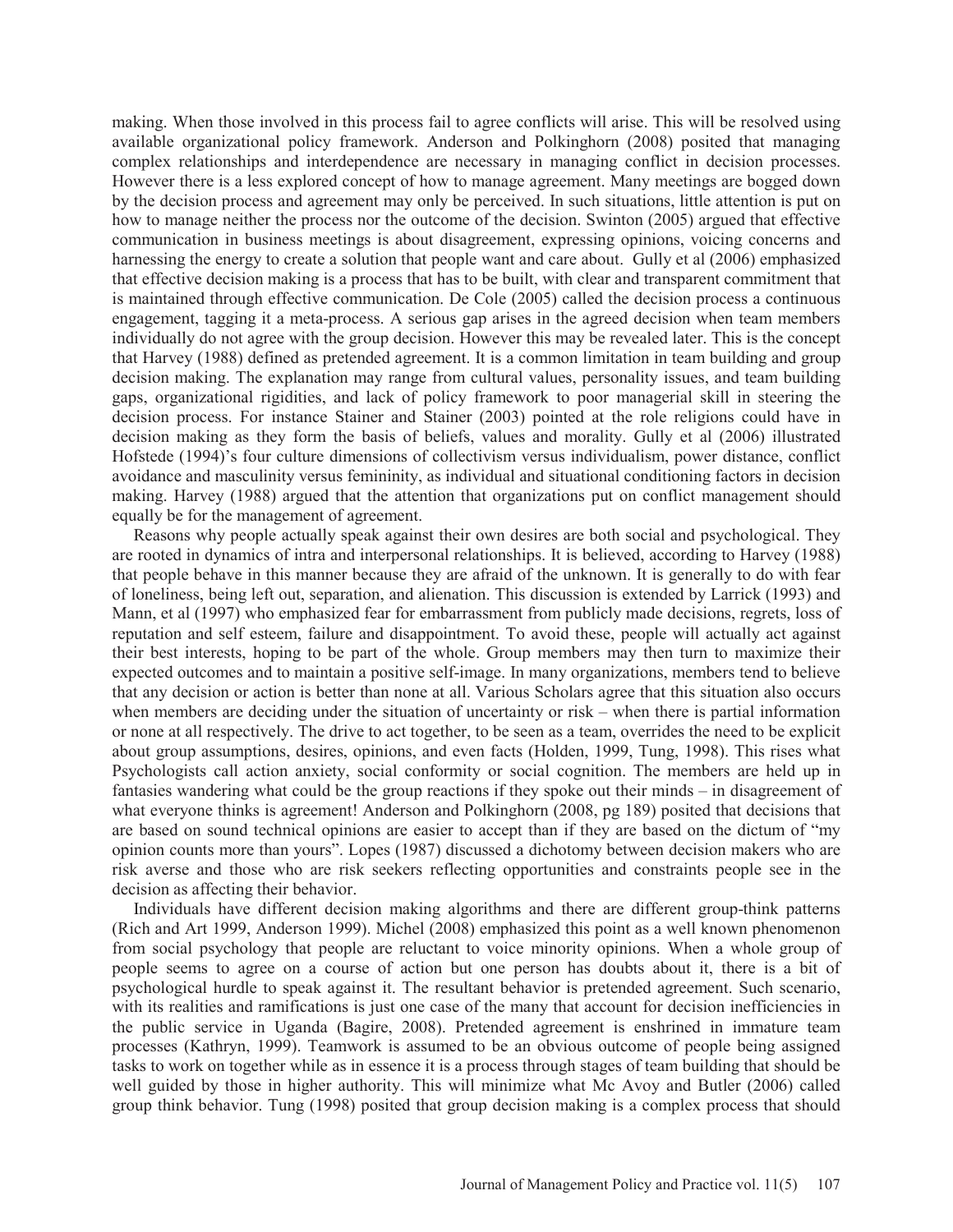incorporate diverse individual views into a blended final decision. Dyer and Forman (1992)'s model of group decision is based on consensus, voting or compromising, mean of individual ideas and combining results. The first two elements in this model could possibly account for pretended agreement. Hoppe (2003) illustrated that pretended agreement is common in academic leadership where faculty colleagues are tied to opinions of others and faculty who manage by agreement. In a nut shell, decision processes will often put members into situations destined to repeat unsatisfying and dysfunctional behavior if they do not check the decision process hence the genesis of failure to manage agreement.

## **THE PARADOX**

 Harvey (1988), in The Abilene Paradox and other Meditations on Management, provides the following illustration of his experience in failure to manage the decision process that manifested into pretended agreement.

 *Four adults were seated on a porch in 104-degree heat in the small town of Coleman, Texas, some 53 miles from Abilene. They were engaged in as little motion as possible, drinking lemonade, watching the fan spin lazily, and occasionally were playing the odd game of dominoes. The characters were a married couple that had paid a courtesy call on the wife's parents. At some point, without meaning it, the father suggested that they could have a drive to Abilene to eat at a cafeteria. The son-in-law thought this was a crazy idea but did not see any need to upset the old man, so he let the idea pass on and so did the two women. They all got in the un- air-conditioned car and drove through a dust storm to Abilene. They ate a mediocre lunch at the cafeteria and returned to Coleman exhausted, hot, and generally unhappy with the experience. None of them expressed insight on the trip. It was until they returned home that it was revealed that none of them really wanted to go to Abilene–they just went along because each one of them thought the others were eager to go. Naturally, everyone saw this miss in agreement as someone else's problem! When they opened up, every one denied having supported the trip, including the father- in- law! The writer, thus concludes, "Here we were, four reasonably sensible people who, of our own volition, had just taken a 106-mile trip across a godforsaken desert in a furnace-like temperature through a cloud-like dust storm to eat unpalatable food at a hole-in-the-wall cafeteria in Abilene, when none of us had really wanted to go. In fact, to be more accurate, we'd done just the opposite of what we wanted to do. The whole situation simply didn't make sense. It was paradoxical!"* 

#### **EXPLORING THE PARADOX IN UGANDA**

 The approach we used to illustrate the paradox was real case analysis and unstructured interviews with randomly purposively selected officers various organizations known to be key in decision processes. We sought their views on the constructs of pretended agreement, namely the decision process, members' views on the decision after the meeting, the atmosphere during and after the meeting and follow up actions. This unstructured investigation involved 68 informants and was to be a basis to document the cases of pretended agreement. An astounding experience among the academic staff at Makerere University Business School then formed the basis for this paper. All our informants posited that this behavior is paradoxical and they had experienced it in many situations. Pretended agreement had led to various costs like severe conflicts, bad image, financial loss and faults suffered by their organizations and themselves individually. The underlying reasons revealed by our inquiry were in concert with the literature reviewed, like Mullins (2005) who stated that inertia in organizational decision making leads to increased costs, reduced competitiveness and individual demoralization. The informants reechoed a common belief among employees that the organization is not theirs and would leave someday. Many decision makers hold that organizational decisions should not stall because an individual has differences if others seem to agree. Thus among our respondents individuals had gone by the perceived agreement of the others. The lack of adequate information in decision processes was also cited. Leaders and managers tended to use inadequate information to manipulate others. Members were made to believe that all is well.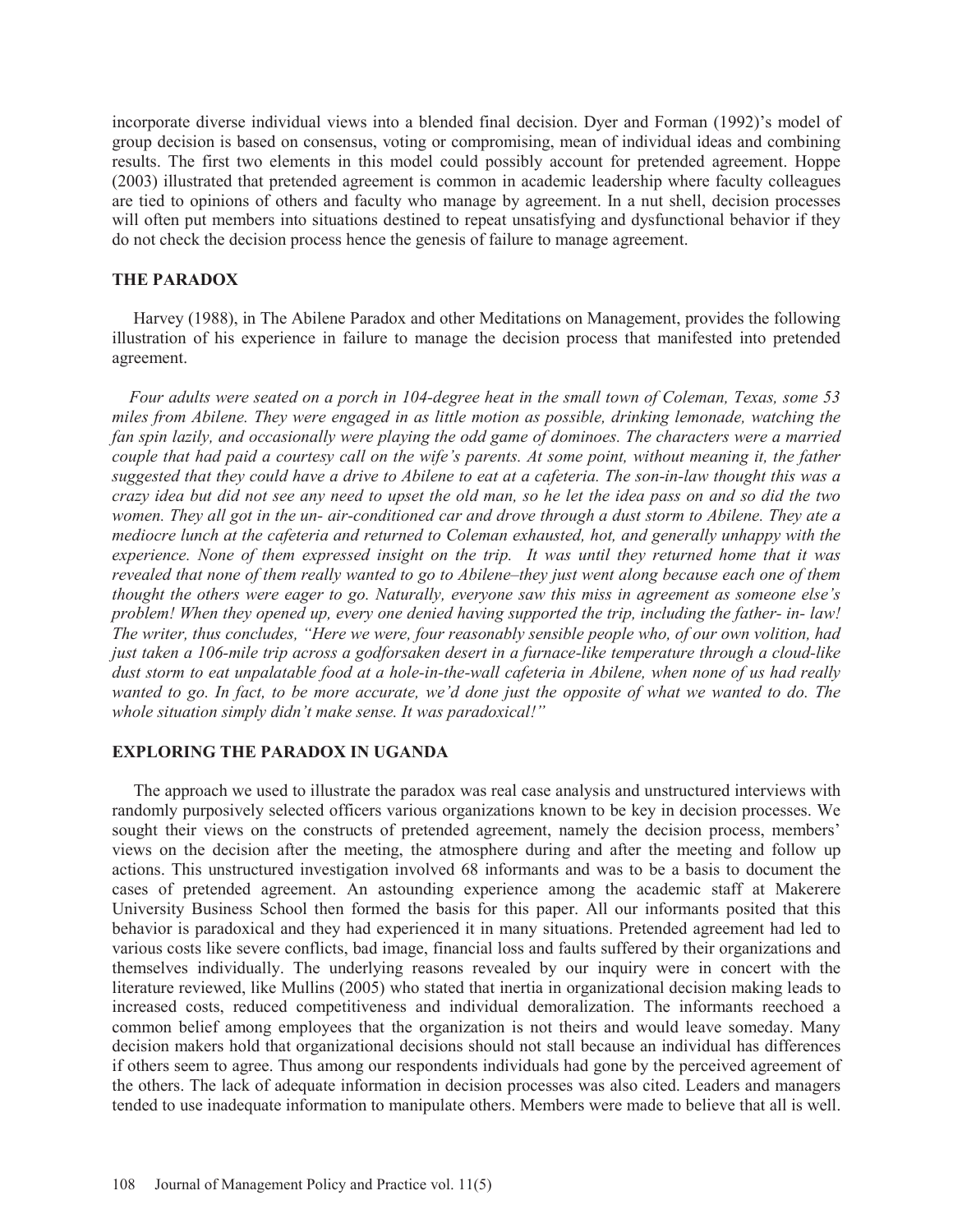Also pertinent is feeling internal inadequacy where a team player assumed that his or her dissent will reveal the lack of appreciation for the guidelines available towards a decision. Informants revealed that organizational members are also held in this ransom where they do not have adequate information and individually think opposing the idea will be a show of self-ignorance and disrespect. There was a sociocultural dimension related to the many trips to *Abilene* in Ugandan organizations. Many Ugandans are held in the maze of cultural beliefs against a show of individual dissent when a gap has been identified. Culturally, those interviewed agreed, when in a meeting and an elder of a sort has presented a decision direction it is not right to vehemently oppose him or her. Conflict avoidance was another common reason for this behavior. Meetings are just one forum that brings together organizational members. It is believed to be wrong to oppose a colleague at a meeting when other aspects of organizational life could need reliance on each other. Pretended agreement was used as a way of preserving relationships for a rainy day*.* A network of such thinking was feared to have led to high decision costs. Organizational structures were also cited in the evidences that contributed to pretended agreement. The tall bureaucratic setups are prone to pretense due to complexities in reaching the final decision. At the operational level members believe that the top echelons would be more critical while as the latter consider that the former were more analytical in the pre-decision work. Structures that do not provide checks and balances in decision taking often fall prey to this. Respondents also shared a lot of experiences on how meetings are poorly managed in Ugandan organizations. There are hidden agendas, poor attendance, held in a rush, communication is received late, work documents are circulated late or never given out, facilities are poor, at times the agenda is very long, some members are denied chance to contribute, audibility is wanting, attendance is at times not checked and worst, meetings always start late and by the time of decision making members are exhausted and agree with any idea put forward.

# **THE CASE OF PRETENDED AGREEMENT AMONG MUBS ACADEMIC STAFF**

 This is a documented case of mismanaged or pretended agreement whose investigation is the backbone to this paper. It is a case among the academic staff at Makerere University Business School (MUBS). We illustrate it for the reader to relive the events as they occurred for critical internalization of the paradox.

 *Events of that day are still in the mind of some academic staff but no one wishes to talk loud about them, possibly hindered by the subjudice principle of not commenting on issues before the courts of law or more strongly not to talk about actions of past leaders of the MUBS Academic Staff Association (MUBASA). The atmosphere at the campus had been tense over several weeks. It was one such afternoon on 18th September 2006 that a meeting of MUBASA had been called to deliberate on the issues at stake. The wrangle between MUBS, hither to an affiliate college, and her parent institution, Makerere University had reached fever pitch. The events had swallowed in cabinet, parliament, the national council of higher education and the high court. MUBS council had declared independence and instituted structures in effect of a university status. This followed a high court ruling in a case that involved a former student at MUBS against Makerere University. The High court judge in the ruling had expressed a legal opinion that MUBS was in letter and status an independent university. On the basis of this MUBS council had taken the position. The mass media was having a field day. High level meetings and court*  redresses had taken place. The Ministry of Education as the voice of government on the matter *pronounced that the development would not be recognized. MUBASA executive did not wish to act in isolation of members' views. The meeting had been called to consult on the events and decide way*  forward by staff in lieu of council decision. The attendance was exceptionally high. The meeting *supported the position taken by council but was concerned with the move by the Ministry of Education to block the process. In the course of deliberations a proposal emerged, was aptly discussed and a consensus vote taken. The resolution was passed to sue the Ministry of education for interfering in a high court pronouncement. The Executive was mandated to get a lawyer to handle the case. Each member of the association would contribute Ushs 30,000 towards the legal costs, deducted directly by the salaries office. No objection at the meeting was raised to the pertinent issues in the decision. The meeting ended*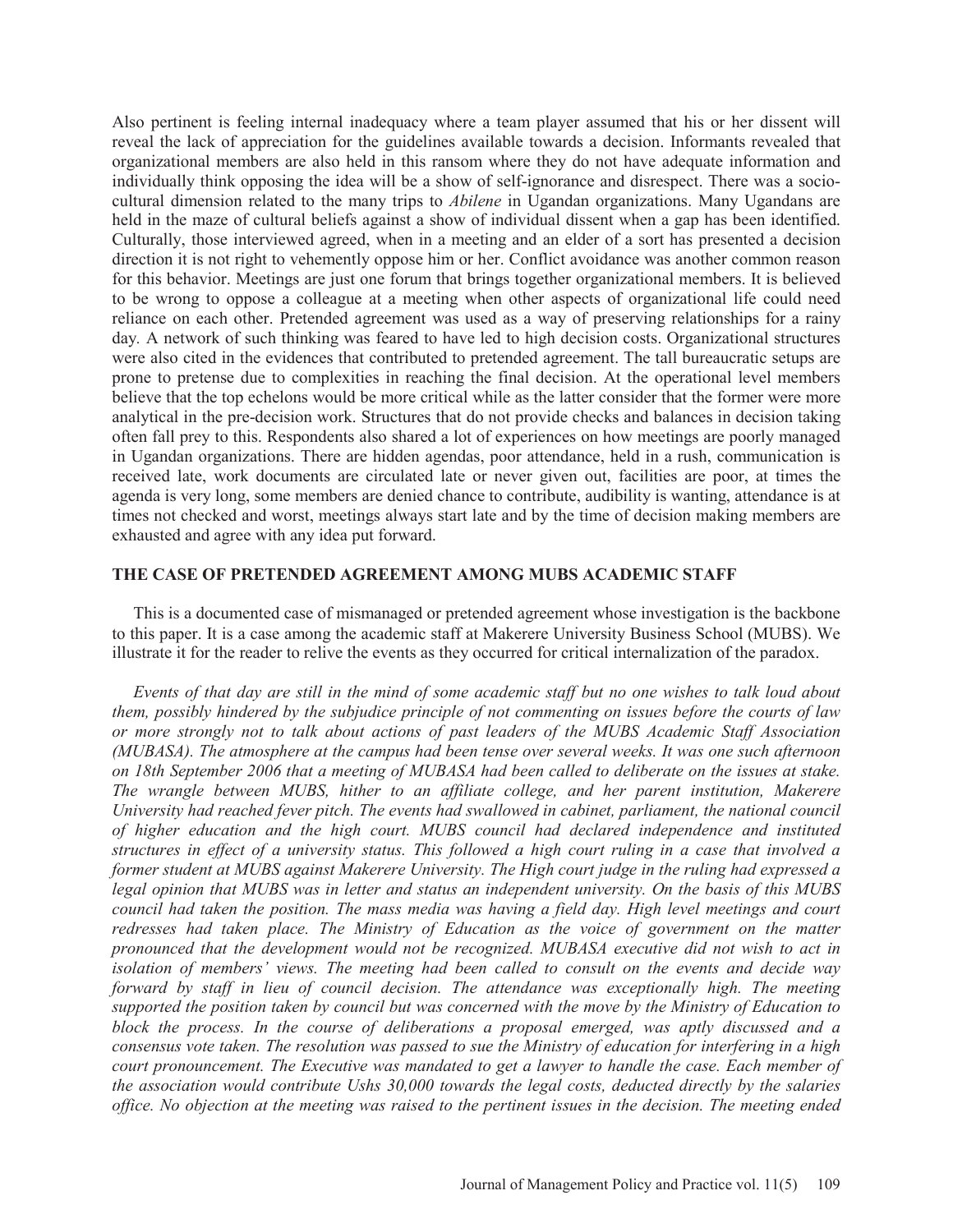*and lecturers exited with a distrustful atmosphere. While a few were in a jovial mood, many others gathered in small groups as if to open the debate on the decision. Others walked away seemingly dejected.* 

From this author's previous review of Harvey's work in a 1998 MBA class assignment on team building in which the Abilene paradox had featured, the surrounding atmosphere manifested pretended agreement in the meeting that had just ended. The events were symbolic of a trip to *Abilene*. A few days later, when the storm had settled, the events were recorded and an investigation conducted. It was revealed that there were pains among many individuals at that meeting. The interviewed lecturers wondered whether such a decision was ever wise and called for. Unanswered questions ranged from the wisdom in the decision to the likely outcome. There were individual concerns on the cost of the suit and the Shs.30,000 deductions from members' remuneration to pay legal fees. The staff would have instead asked the School to pay for such litigation; did individual employees need to commit their labored earning for such a cause? In normal public service system would a government department drag to the courts of law the parent ministry? If MUBASA won, what would be the group benefits? Were the association leadership sworn respondents in such a circumstance? Many such questions made the decision indeed paradoxical, but it was too late.

 The investigation revealed that many of the academic staff including some on the association executive never thought such a decision was wise. Individually they did not support it. For various personal reasons, it was not wise to object. This response was chorused by several of our informants who attended the association meeting. Later on, one lecturer broke the ice and circulated an email distancing him-self from such a group decision. He quoted his personal conscience and legal profession. But, it was too late; the dusty trip to *Abilene* had been taken, and at a high cost. His email raised fresh thinking of whether the lecturers were fighting a battle that was on their front line. It gave credence to this author's effort to document this case into a scholarly piece of work. The case of MUBASA against the Minister is still before the courts of law, unresolved. Many sections of the suit were however, negated by the cabinet decision that MUBS still belonged to Makerere university as an affiliate and could not proceed with establishing university structures though exercising financial and administrative autonomy. The more severe cost of this pretended agreement was the breakdown in the cohesion that bound MUBASA. The association has gradually gotten to its lowest ebb since that day.

#### **SYMPTOMS AND RESOLVING OF PRETENDED AGREEMENT IN ORGANIZATIONS**

We point out key manifestations that meetings or groups experience when under pretended agreement. Individuals in failing to manage agreement effectively are submissive, restless and at times hostile. It is common that sub-groups form in the meeting, there is lack of initiative to the agenda, combative or blaming positions become frequent. In such circumstance, members fail to communicate their desires and/or beliefs to one another, and, most importantly, sometimes even communicate the very opposite of their wishes based on what they assume are the desires and opinions of others. Senge (1994) explained that communication comes from the inside of the person and once there is internal pressure not to do, but one has to do so, the result is wrong expression of the intended message. Organizational policies on meetings, decisions, conflict management, among others are found lacking at that very moment and will often be placed in the background. Members will start to make incorrect assumptions about the outcome of the decision with expressions of frustration, fatigue, and anger, exasperation, assumed excitement or compliment. Gully Et al (2006) put emphasis to stakeholder dialogue and to be aware of the moral aspects to the decision. Avoiding *trips to Abilene* should become among urgent managerial issues of focus. What is needed first is to build a system of healthy and effective organizations. This could be through task designs, role identity, process clarity and organizational structures. This was illustrated by Harvey (1988) when he argued that structures are important in avoiding unwarranted decision making. Gully et al (2006) agreed with this position and posited the need to be aware of the evolving values and priorities, to understand the stages of growth and lifecycle as they all will lead to structure changes.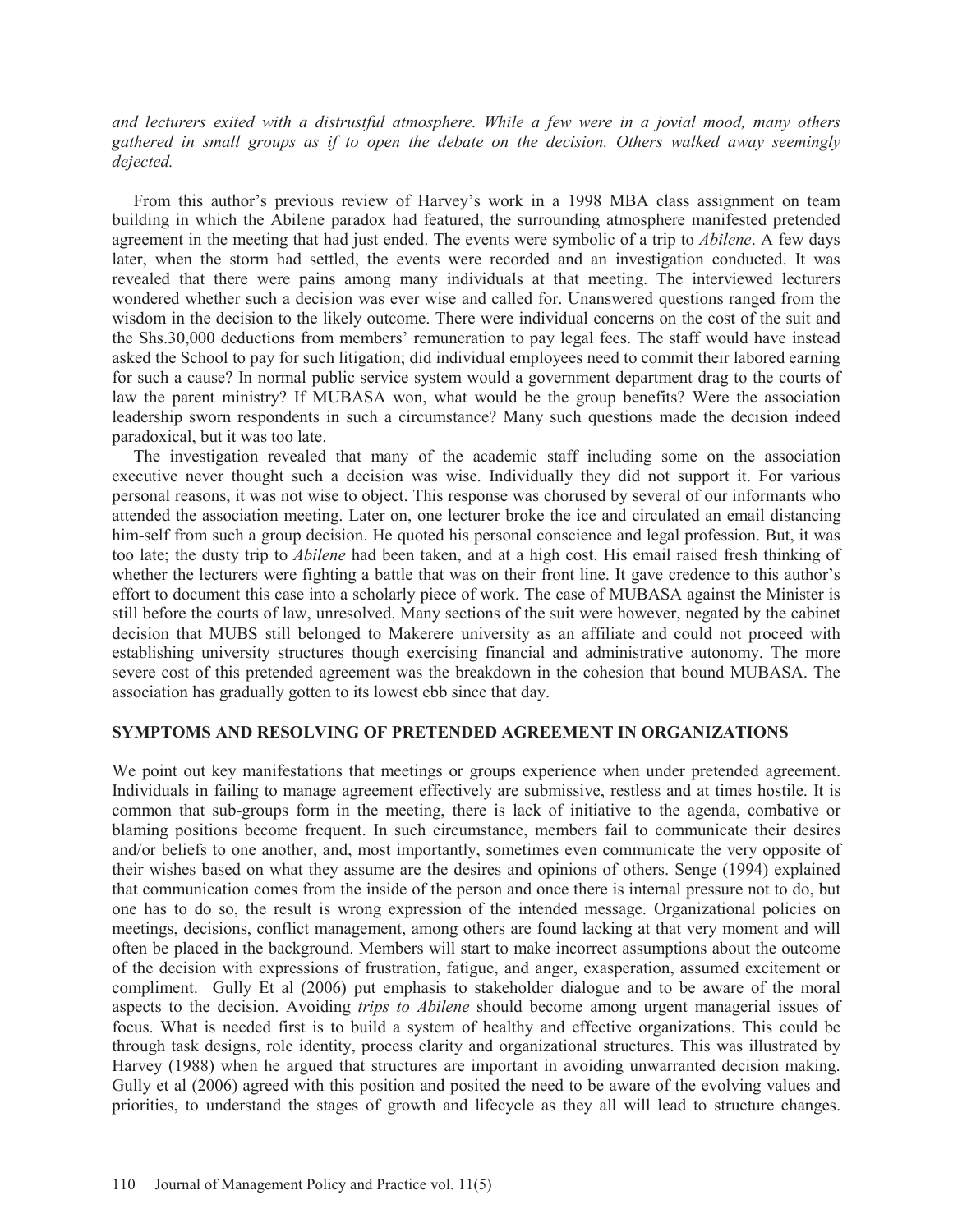Glaringly this did not occur at the MUBASA meeting, agreeing with the findings of Hoppe (2003) on leadership among academics. Building new communication habits and getting beyond fears of information sharing in meetings is emphasized by Swinton (2005) who adds simple tips like to stick to the agenda, to have one person speaking at a time, taking comprehensive notes and having a good conductor. Openness in meetings or decision-making requires individual resolve to refuse being victimized on grounds related to the decision. If this is in-built among individual psyche it will be hard to be absorbed into decisions one does not agree with. In the MUBASA case, some staff revealed that they feared to be seen as opposing the wave of change that had swept the structures of the institution. When one member distanced himself openly from the decision, there were replies blaming him for being reactionary, a coward, and anti-progress! The majority of the members stood on the fence. Gully et al (2006) argued for management to take time to think, deliberate and conceptualize – never to sacrifice logic for urgency in decision making. Alienation in teamwork processes leads to individuals wanting to keep the spirit. Scenarios of mismanaged agreement are prevalent in immature teams. As teams mature members become open and easily identify amongst themselves manifestations of pretended agreement. Organizations should undertake team building exercises. Rich and Ross (1999) posited that this approach builds a system of dialogue in the decision process where members test the agreement so far reached by raising assumptive dilemmas to the action being proposed. Team leaders should first let open doors to any decision suggestion, implore members to critique the proposed action and galvanize thinking. This out rightly dissuade individuals who would pretend to agree. The MUBASA presidium tried this pointer but the decision environment caught them off guard and was swept into the paradox. Some scholars propose tactical delays which may reveal the width of the pretended agreement. Members may open up before the cost is incurred. If the MUBASA Executive had tactically delayed to get the lawyer to start the court process, on reason of technical consultations, it would have been possible to detect the paradox that engulfed the decision. De Colle (2005) illustrated a ten step model for ethical decision making. The elements that must be emphasized are to identify and map all key stakeholders in the decision, assess issues at stake, identify corporate values of the decision, assess current commitments, review policies and prioritize issues, among others. This model could have worked for MUBASA.

#### **CONCLUSION AND MANAGEMENT IMPLICATIONS**

 Management of agreement should be given equal weight as managing conflict in running organizations. Conflicts lead to wastage and bitter relationships and mismanaged agreement has equally worse consequences. This paper explored the concept and paradox of pretended agreement. It was found to be an outcome of mismanaging agreement as well as inability to manage the decision process. Decision making being a routine activity in organizations, the paper raises serious concerns. Managers should give attention to team building, communication and building organizational structures that provide for decision checks and balances. For the academic community, the paper has raised interest for empirical studies to enumerate the constructs in pretended agreement and how they could be measured. The manuscript was based on a real life documented case involving academic staff at Makerere University Business School in Uganda. The experience and work of Harvey (1988) popularized as *Abilene Paradox* formed the conceptual under pinning*.* The discussion was blended with rich literature on decision processes that are important for managers. There are key lessons on handling relationships and decision processes. We propose documenting such cases for teaching, research and policy development. Management is an integrated process that encompasses individuals with different perceptions and competencies. Understanding of this paradox is important for management development in leadership training, self efficacy, team building, organizational communication and management decision simulations. The paper has provided an insight for further research that could document practices, reasons thereof and develop models to save organizations the costs of pretended agreement in their operations. Where pretended agreement may be tested to bring out appropriate policy direction and good results for organizations, further empirical tests could build this approach as another model of decision making. The ideas in this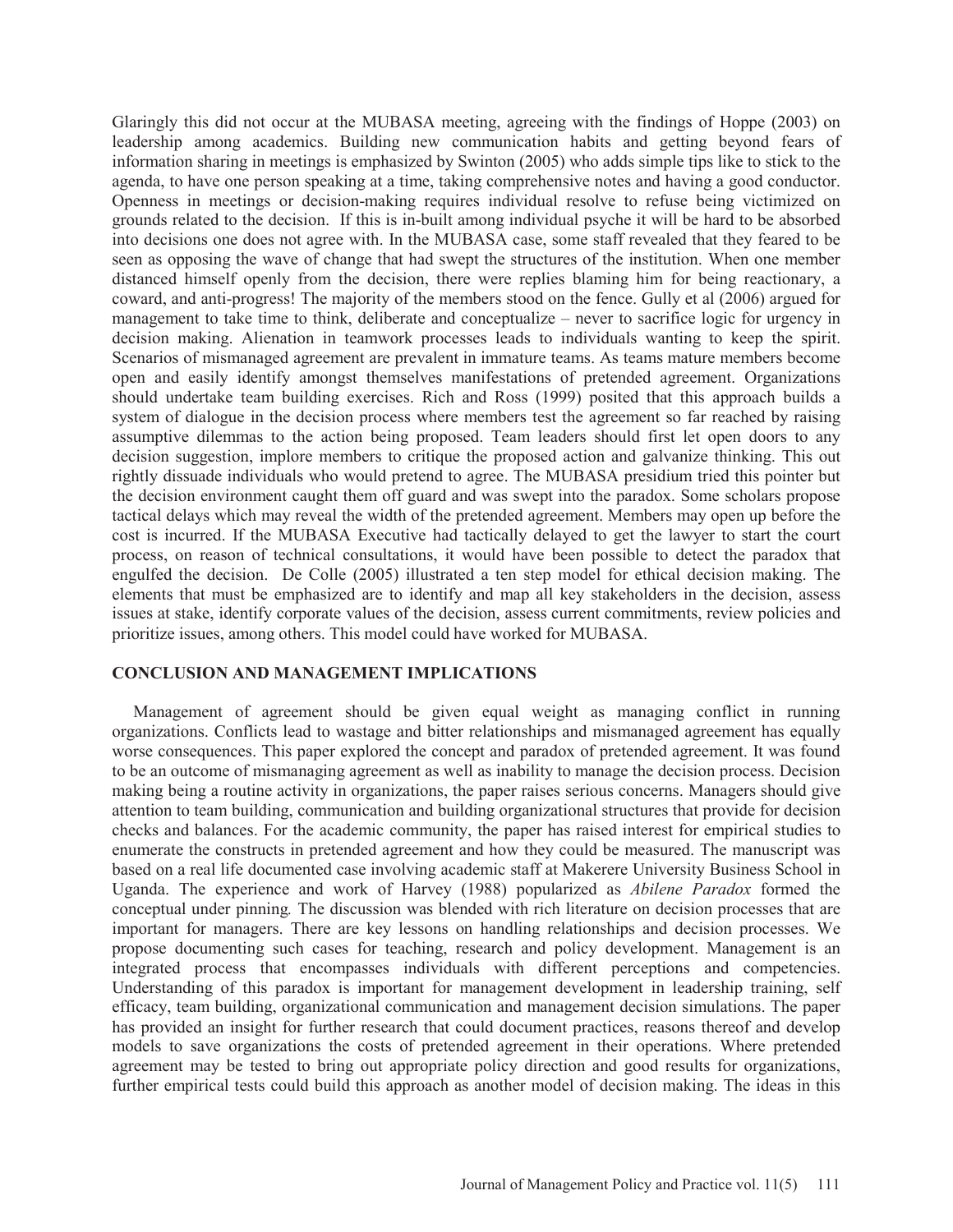paper may have been limited by the scope of the investigation and the concept being in nascent stages of its development in academic literature.

**Note:** Bagire Vincent is A Lecturer in the Faculty of Management at Makerere University Business School, Kampala, Uganda, and a PhD candidate (Strategic Management) at the University of Nairobi, Kenya.

# **REFERENCES**

Anderson Jr. Lee L. and Brian Polkinghorn (2008). Managing Conflict in construction megaprojects: Leadership and third party principles. *Conflict Resolution Quarterly.* Vol. 26. No.2. DOI:10:1002/crq.229

Bagire V. (2008). *Pretended Agreement and Decision Inefficiencies in the Public Service*. Paper presented at the Annual Conference of the International Association of Schools and Institutes of Administration, July 14-19, 2008. Kampala, Uganda.

De Colle S. (2005). A stakeholder management model for ethical decision making. *International Journal of Management Decision Making.* 6. 299 – 314.

Dyer, R.F. and Forman, E.H (1992). Group decision support with the analytical hierarchy process. In Tung Y. Alex (1998). Time Complexity and Consistency Issues in using the AHP for making Group decisions. *Journal of Multi-Criteria decision Analysis.*7, 144-154.

Gully Alan, Lorice Stainer and Alan Stainer (2006). Responsible business decisions: an over-arching framework. *Journal of Public Affairs.* 6:185 – 196. DOI:10:1002/pa.231

Harvey, B. Jerry (1988). *The Abilene Paradox and other Meditations on Management*, JOSSY- BASS, San Francisco.

Holden Steve (1999). Reactions to the Abilene Paradox. *Association of Research Libraries.* Washington, DC. Retrieved February 16, 2009 from www.arl.org/index.htlm.

Hoppe L. Sherry (2003). Identifying and Nurturing Potential Academic Leaders. *New Directions for Higher Education.* No. 124. 1 – 12.

Kathryn, J. Deiss (1999). *Revisiting the Abilene Paradox, Is management of agreement an issue?* Retrieved February 12, 2009, from www.novahrm.wikispaces.com

Larrick, R.P. (1993). Motivational factors in decision theories. The role of self-protection. *Psychological Bulletin.*113, 440 – 50.

Lopes, L.L (1987). Between hope and fear. The psychology of risk. *Advances in Experimental Social Psychology.* 20. 255 – 95.

Mann Leon, Paul Burnett, mark Radford and Steve Ford (1997). The Melbourne Decision making Questionnaire: An instrument for measuring patterns for coping with Decision conflict. *Journal of Behavioral decision making.* Vol. 10. 1 – 19.

McAvoy J and T.Butler (2006). Resisting the change to user stories: a trip to Abilene*, International Journal of Information Systems and Change management*, 1(1) 48-61.